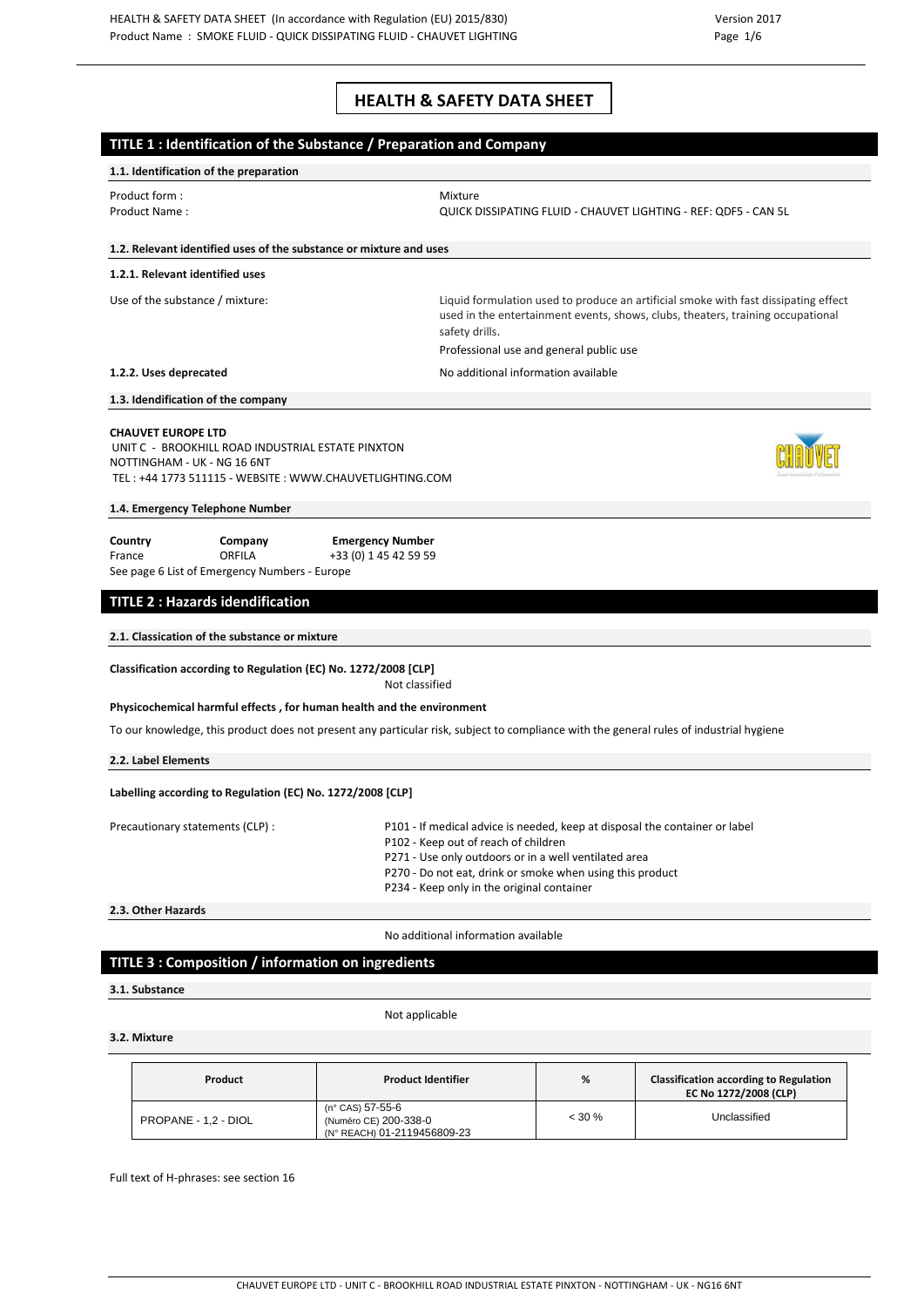# **TITLE 4 : First Aid**

| 4.1. First aid indications                                                  |                                                                                                                                            |
|-----------------------------------------------------------------------------|--------------------------------------------------------------------------------------------------------------------------------------------|
| First aid after inhalation :                                                | Remove the person to fresh air and keep her in a position comfortable for breathing.                                                       |
| First aid for skin contact:                                                 | Wash skin with plenty of water.                                                                                                            |
| First aid after eye contact :                                               | Flush eyes with water as a precaution.                                                                                                     |
| First aid after ingestion:                                                  | Call a poison control center or physician if you feel unwell.                                                                              |
|                                                                             |                                                                                                                                            |
| 4.2. Main symptoms and effects, acute and delayed                           |                                                                                                                                            |
|                                                                             | No additional information available                                                                                                        |
| 4.3. Indication of immediate medical attention and special treatment needed |                                                                                                                                            |
|                                                                             | Symptomatic treatment.                                                                                                                     |
| <b>TITLE 5: Measures against fire</b>                                       |                                                                                                                                            |
| 5.1. Extinguishing Media                                                    |                                                                                                                                            |
| Appropriated Extinguishing Media:                                           | Water spray. Dry powder. Foam. Carbon dioxide.                                                                                             |
| Unsuitable extinguishing agents:                                            | Direct jet water.                                                                                                                          |
| 5.2. Special hazards arising from the substance or mixture                  |                                                                                                                                            |
| Hazardous decomposition products in case<br>of fire :                       | Possible release of toxic fumes                                                                                                            |
| 5.3. Advice for firefighters                                                |                                                                                                                                            |
| Protection in case of fire:                                                 |                                                                                                                                            |
|                                                                             | Do not work without suited protective equipment.                                                                                           |
|                                                                             | Respiratory protection, Self-contained.<br>Complete protection of the body                                                                 |
|                                                                             |                                                                                                                                            |
| <b>TITLE 6: Measures Accidental Release</b>                                 |                                                                                                                                            |
| 6.1. Personal precautions, protective equipment and emergency procedures    |                                                                                                                                            |
| 6.1.1. For non first-aiders                                                 |                                                                                                                                            |
| <b>Emergency Procedures:</b>                                                | Ventilate spill area                                                                                                                       |
| 6.1.2. For rescuers                                                         |                                                                                                                                            |
| Protection Equipment:                                                       | Do not work without suited protective equipment.<br>For more information, refer to Section 8: "Control of individual exposure-protection". |
| 6.2. Precautions for environmental protection                               |                                                                                                                                            |
|                                                                             | Avoid release into the environment.                                                                                                        |
| 6.3. Methods and materials for containment and cleaning                     |                                                                                                                                            |
| Cleaning processes:                                                         | Absorb the spilled liquid in absorbent material.                                                                                           |
| Other informations:                                                         | Remove materials or solid residues in an authorized center                                                                                 |
| 6.4. Reference to other sections                                            |                                                                                                                                            |
|                                                                             | For more information, see Section 13.                                                                                                      |
| <b>TITLE 7: Handling and storage</b>                                        |                                                                                                                                            |
|                                                                             |                                                                                                                                            |
| 7.1. Precautions for safe handling                                          |                                                                                                                                            |
| Precautions for handling                                                    | Ensure good ventilation at the workplace                                                                                                   |
| without danger:<br>Hygiene measures:                                        | Wear personal protective equipment.<br>Do not eat, drink or smoke when using this product                                                  |
|                                                                             | Wash hands after handling.                                                                                                                 |
| 7.2. Conditions for safe storage, including any incompatibilities           |                                                                                                                                            |
| Storage conditions :                                                        | Store at temperatures above 0 ° C and below 50 ° C.                                                                                        |
|                                                                             | Keep only in the original container.                                                                                                       |
|                                                                             | Store in a well ventilated area.                                                                                                           |
|                                                                             | Store away from light.                                                                                                                     |
| Storage temperature :<br>7.3. Particular end use                            | $0 - 50 °C$                                                                                                                                |
|                                                                             |                                                                                                                                            |

No additional information available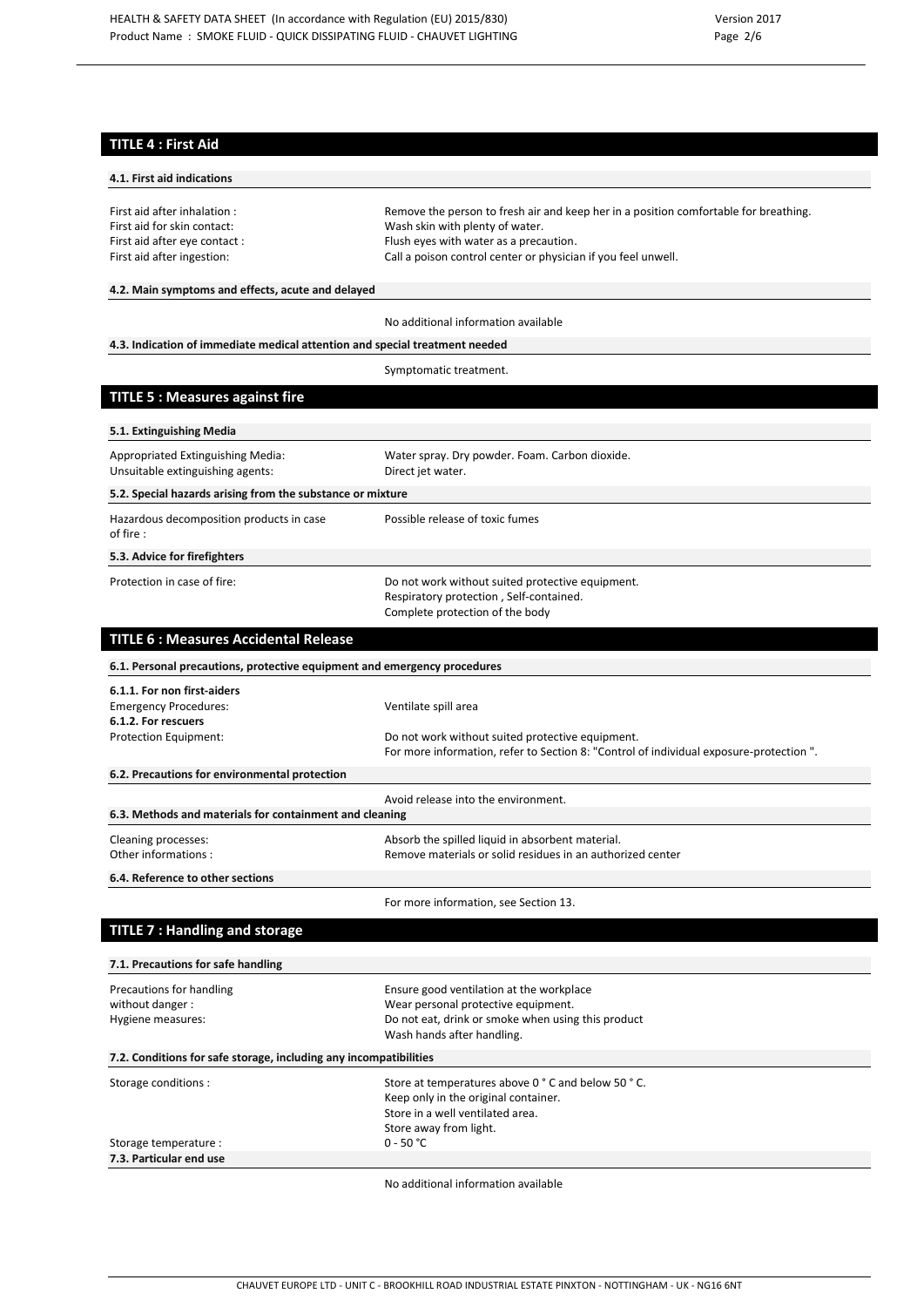## **TITLE 8 : Exposure controls / personal protection**

#### **8.1. Control Parameters**

No additional information available

## **8.2. Exposure controls**

Hand protection : The Protective gloves<br>
Eye protection : The Protective gloves<br>
Safety glasses Eye protection: Skin and body protections: Wear suitable protective clothing Control of environmental exposure: Avoid release into the environment.

Appropriate engineering controls: Ensure good ventilation at the workplace. Respiratory Protection : In case of insufficient ventilation, wear suitable respiratory equipment

## **TITLE 9 : Physical and chemical properties**

**9.1. Basic physical and chemical properties Information**

| Physical state:                                  | Liguid     |
|--------------------------------------------------|------------|
| Colour:                                          | Colorle    |
| Odour:                                           | no sm      |
| Odour threshold:                                 | No dat     |
| pH:                                              | $6, 5 - 7$ |
| Relative evaporation rate (butylacetate = $1$ ): | No da      |
| Fusion point:                                    | Not a      |
| Freezing point :                                 | No da      |
| Boiling point:                                   | $100 - 2$  |
| Flash point :                                    | >175       |
| Auto ignition temperature :                      | 370 °C     |
| Decomposition Temperature :                      | No dat     |
| Flammability (solid, gas):                       | Not ap     |
| Vapor Pressure:                                  | No dat     |
| Relative vapor density at 20 °C:                 | No dat     |
| Relative density:                                | No dat     |
| Density                                          | No dat     |
| Solubility:                                      | Solubl     |
| Log Pow:                                         | No dat     |
| Kinematic viscosity:                             | No dat     |
| Dynamic viscosity:                               | No dat     |
| Explosive properties:                            | No dat     |
| Oxidising properties:                            | No dat     |
| <b>Explosion limits:</b>                         | No dat     |
| 0.2.01                                           |            |

no smell No data available  $6, 5 - 7, 5$ No data available Not applicable No data available 100 - 290 °C  $> 175 °C$ <br>370 °C No data available Not applicable No data available No data available No data available No data available. Soluble in water. No data available No data available No data available No data available No data available No data available

Liquid Colorless

#### **9.2. Other informations**

No additional information available

| <b>TITLE 10: Stability and reactivity</b> |                                                                                                                                                                              |  |
|-------------------------------------------|------------------------------------------------------------------------------------------------------------------------------------------------------------------------------|--|
| 10.1. Reactivity                          |                                                                                                                                                                              |  |
|                                           | The product is not reactive under normal conditions of use, storage and transport.                                                                                           |  |
| 10.2. Chemical stability                  |                                                                                                                                                                              |  |
|                                           | Stable under normal conditions                                                                                                                                               |  |
| 10.3. Possibility of hazardous reactions  |                                                                                                                                                                              |  |
|                                           | No dangerous reactions known under normal conditions of use.<br>Reacts violently with oxidants.<br>Reactions with strong acids.                                              |  |
| 10.4. Conditions to avoid                 |                                                                                                                                                                              |  |
|                                           | None under conditions of storage and handling recommendations (see section 7).                                                                                               |  |
| 10.5. Incompatible materials              |                                                                                                                                                                              |  |
|                                           | Strong acids. oxidizing agent.                                                                                                                                               |  |
| 10.6. Hazardous decomposition products    |                                                                                                                                                                              |  |
|                                           | Hazardous decomposition products should not be generated under normal conditions of<br>storage and use.<br>Thermal decomposition generates: Carbon monoxide. Carbon dioxide. |  |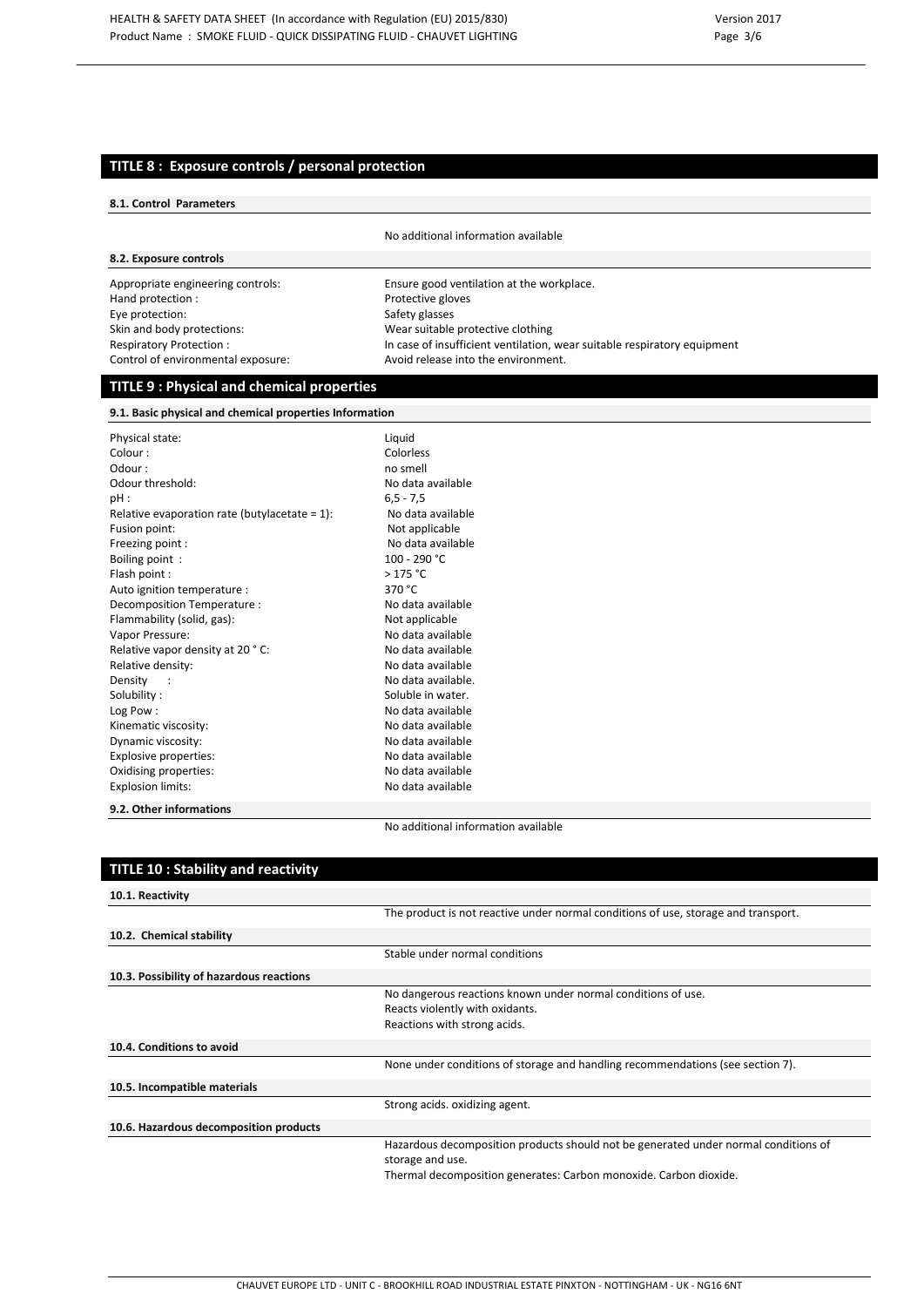# **TITLE 11 : Toxicological informations**

## **11.1. Information on toxicological effects**

| Acute toxicty:                                              | Unclassified                    |  |
|-------------------------------------------------------------|---------------------------------|--|
| <b>PROPANE - 1,2 - DIOL (57-55-6)</b>                       |                                 |  |
| LD50 oral rat                                               | > 2000 mg / kg                  |  |
| Skin corrosion / irritation:                                | Not classified<br>pH: 6,5 - 7,5 |  |
| Serious eye damage / eye irritation:                        | Not classified<br>pH: 6,5 - 7,5 |  |
| respiratory or skin sensitization:                          | Not classified                  |  |
| Germ cell mutagenicity                                      | Not classified                  |  |
| carcinogenicity:                                            | Not classified                  |  |
| Reproductive toxicity:                                      | Not classified                  |  |
| Specific toxicity for target organs<br>(single exposure):   | Not classified                  |  |
| Specific toxicity for target organs<br>(repeated exposure): | Not classified                  |  |
| Aspiration hazard:                                          | Not classified                  |  |

# **TITLE 12 : Ecological informations**

**12.1. Toxicity**

Ecology - general: This product is not considered toxic to aquatic organisms and does not cause long-term adverse effects in the environment.

| <b>PROPANE - 1,2 - DIOL (57-55-6)</b> |              |  |
|---------------------------------------|--------------|--|
| LC50 fish 1                           | 500 mg/l 96h |  |

**12.2. Persistence**

| <b>PROPANE - 1,2 - DIOL (57-55-6)</b> |                             |
|---------------------------------------|-----------------------------|
| Persistence and degradability:        | readily biodegradable       |
| Degradation:                          | > 70% Exposure time 28 days |

| PROPANE - 1,2 - DIOL (57-55-6)        |                                     |
|---------------------------------------|-------------------------------------|
| <b>Potential for bioaccumulation:</b> | Not established                     |
|                                       |                                     |
| 12.4. Mobility in soil                |                                     |
|                                       | No additional information available |
| 12.5. Results of PBT and vPvB         |                                     |

**12.6. Other adverse effects**

Additional information: Avoid release into the environment

No additional information available

# **TITLE 13 : Considerations Disposal**

#### **13.1. Waste treatment methods**

Waste treatment methods: Dispose of contents / container in accordance with the sorting instructions from approved collector.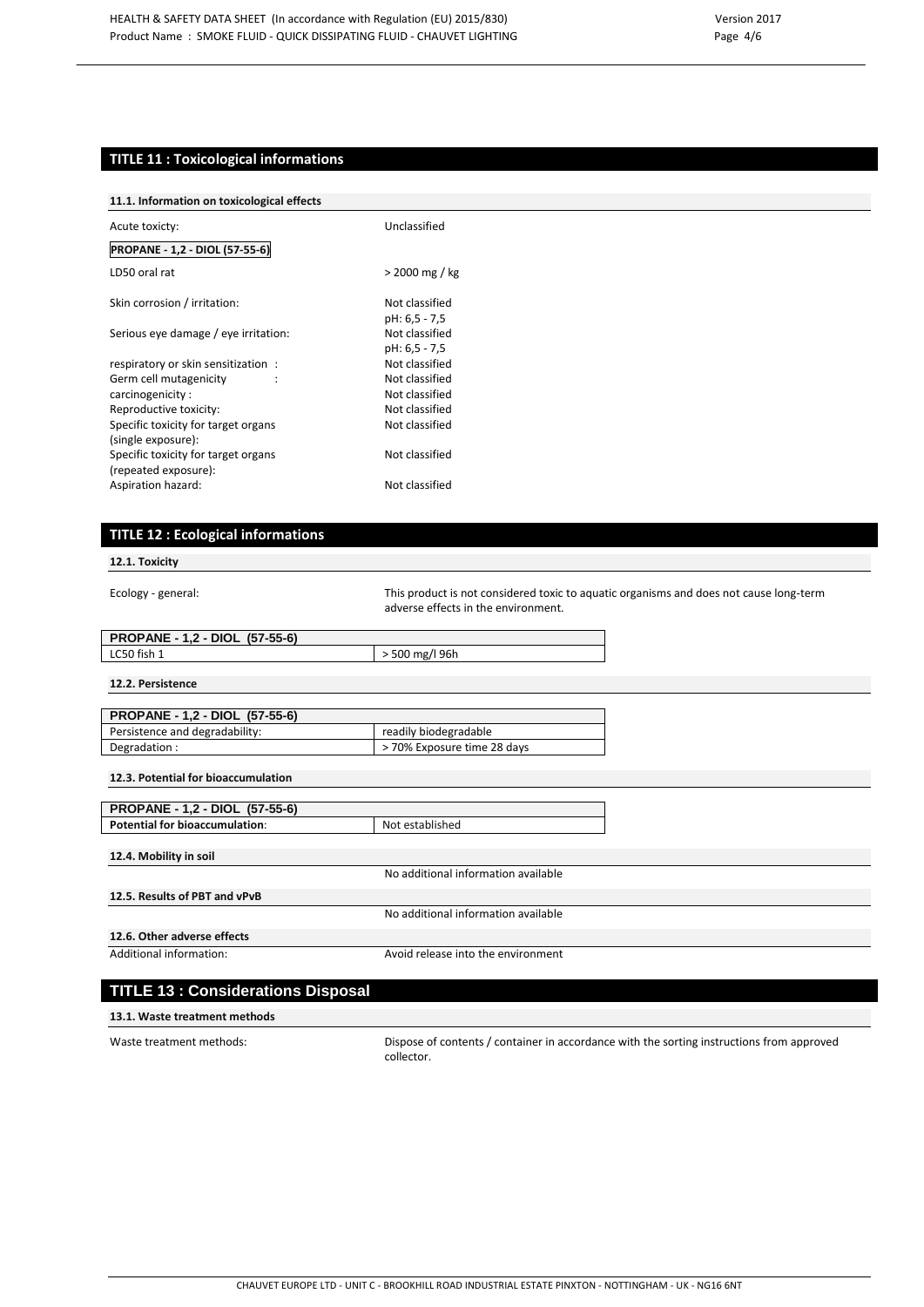# **TITLE 14 : Transport informations**

| In accordance with the requirements of ADR / RID / IMDG / IATA / ADN                        |                                                                                                                                         |  |  |
|---------------------------------------------------------------------------------------------|-----------------------------------------------------------------------------------------------------------------------------------------|--|--|
| 14.1. ONU number                                                                            |                                                                                                                                         |  |  |
| N° ONU (ADR) :                                                                              | Not applicable                                                                                                                          |  |  |
| N° ONU (IMDG) :                                                                             | Not applicable                                                                                                                          |  |  |
| N° ONU (IATA) :                                                                             | Not applicable                                                                                                                          |  |  |
| N° ONU (ADN) :                                                                              | Not applicable                                                                                                                          |  |  |
| N° ONU (RID) :                                                                              | Not applicable                                                                                                                          |  |  |
| 14.2. Official shipping transport name ONU                                                  |                                                                                                                                         |  |  |
|                                                                                             |                                                                                                                                         |  |  |
| Proper Shipping Name (ADR) :<br>Proper Shipping Name (IMDG) :                               | Not applicable<br>Not applicable                                                                                                        |  |  |
|                                                                                             |                                                                                                                                         |  |  |
| Proper Shipping Name (IATA) :                                                               | Not applicable                                                                                                                          |  |  |
| Proper Shipping Name (ADN) :                                                                | Not applicable                                                                                                                          |  |  |
| Proper Shipping Name (RID) :                                                                | Not applicable                                                                                                                          |  |  |
| 14.3. Hazard class for transport                                                            |                                                                                                                                         |  |  |
| <b>ADR</b>                                                                                  |                                                                                                                                         |  |  |
| Hazard class for transport (ADR) :<br><b>IMDG</b>                                           | Not applicable                                                                                                                          |  |  |
| Hazard class for transport (IMDG) :<br><b>IATA</b>                                          | Not applicable                                                                                                                          |  |  |
| Hazard class for transport (IATA) :<br><b>ADN</b>                                           | Not applicable                                                                                                                          |  |  |
| Hazard class for transport (ADN) :<br><b>RID</b>                                            | Not applicable                                                                                                                          |  |  |
| Hazard class for transport (RID) :                                                          | Not applicable                                                                                                                          |  |  |
| 14.4. Packing Group                                                                         |                                                                                                                                         |  |  |
| Packing Group (ADR):                                                                        | Not applicable                                                                                                                          |  |  |
| Packing Group (IMDG) :                                                                      | Not applicable                                                                                                                          |  |  |
| Packing Group (IATA) :                                                                      | Not applicable                                                                                                                          |  |  |
| Packing Group (ADN) :                                                                       | Not applicable                                                                                                                          |  |  |
| Packing Group (RID):                                                                        | Not applicable                                                                                                                          |  |  |
|                                                                                             |                                                                                                                                         |  |  |
| 14.5. Environmental hazards                                                                 |                                                                                                                                         |  |  |
| Dangerous for the environment:                                                              | No                                                                                                                                      |  |  |
| Marine pollutant:                                                                           | No                                                                                                                                      |  |  |
| Other informations:                                                                         | No additional information available                                                                                                     |  |  |
| 14.6. Special precautions for user                                                          |                                                                                                                                         |  |  |
|                                                                                             |                                                                                                                                         |  |  |
| - Overland transport                                                                        | No data available                                                                                                                       |  |  |
| - Maritime transport                                                                        | No data available                                                                                                                       |  |  |
| - Air transport                                                                             | No data available                                                                                                                       |  |  |
| - Waterway transport                                                                        | No data available                                                                                                                       |  |  |
| - Rail transport                                                                            | No data available                                                                                                                       |  |  |
| 14.7. Transport in bulk according to Annex II of MARPOL 73/78 and the IBC Code              |                                                                                                                                         |  |  |
|                                                                                             | Not applicable                                                                                                                          |  |  |
| <b>TITLE 15: Regulatory information</b>                                                     |                                                                                                                                         |  |  |
| 15.1. Regulations / legislation for the substance or mixture Safety, health and environment |                                                                                                                                         |  |  |
| 15.1.1. EU regulations                                                                      |                                                                                                                                         |  |  |
|                                                                                             | Contains no substance subject to restrictions according to Annex XVII of REACH<br>Contains no substances of the candidate list of REACH |  |  |
|                                                                                             | Does not contain substances listed in Annex XIV of REACH                                                                                |  |  |
| 15.1.2. national regulations                                                                |                                                                                                                                         |  |  |
|                                                                                             | No additional information available                                                                                                     |  |  |
|                                                                                             |                                                                                                                                         |  |  |
| 15.2. Evaluation of chemical safety                                                         | No chemical safety assessment has been carried out                                                                                      |  |  |
|                                                                                             |                                                                                                                                         |  |  |